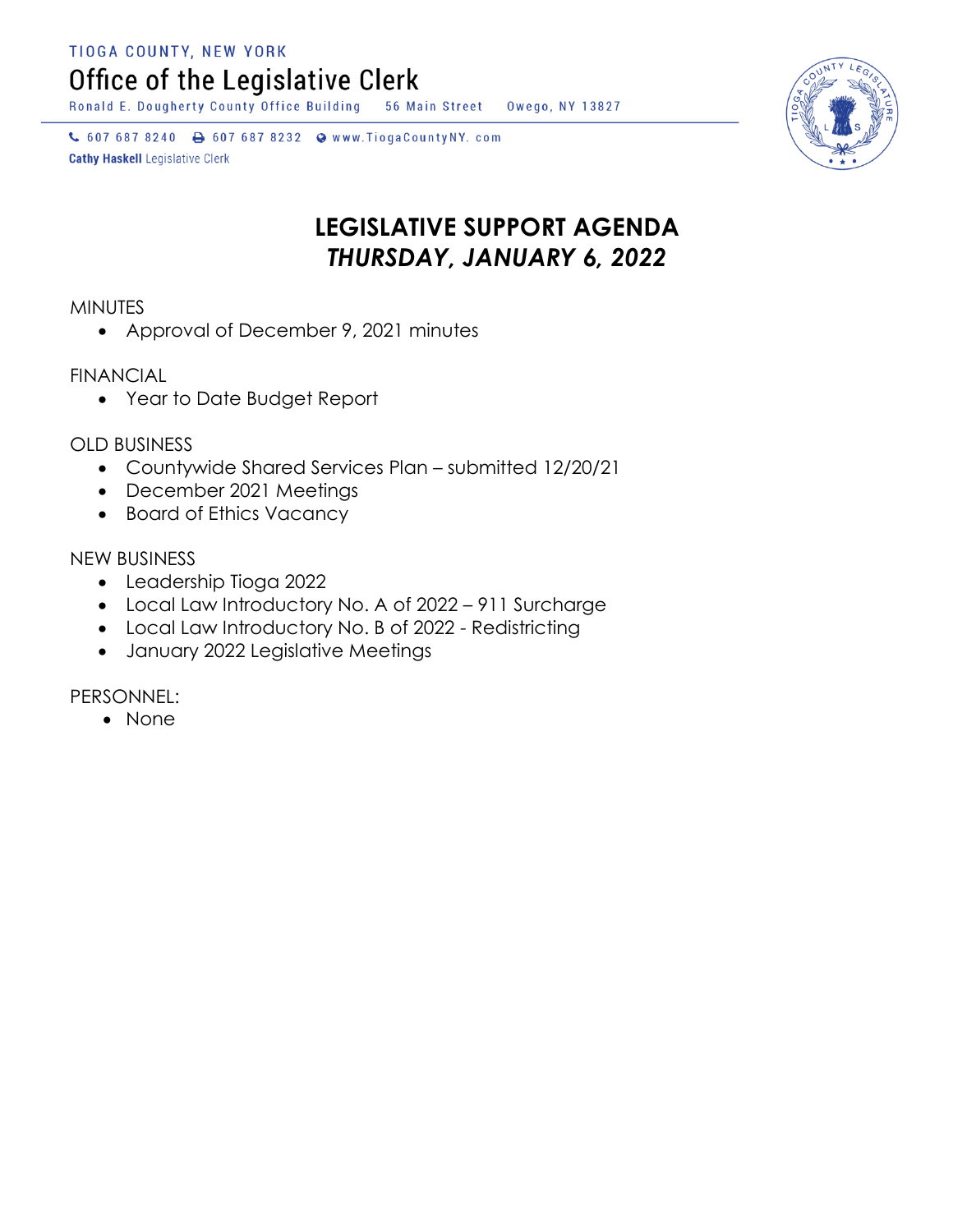

## **Tioga County YEAR-TO-DATE BUDGET REPORT**

| FOR 2021 12                                                                                                                                                                                                                                                                                                                                                                                                                                                                                                                                                                                                                                                                                                                                            |                                                                                                                                                                                |                                                                                                                          |                                                                                                                                                                                  |                                                                                                                                                                                                                                           |                                                                                                                                                     |                                                                                                                                                                                                                                  |                                                                                                                                                                                           |
|--------------------------------------------------------------------------------------------------------------------------------------------------------------------------------------------------------------------------------------------------------------------------------------------------------------------------------------------------------------------------------------------------------------------------------------------------------------------------------------------------------------------------------------------------------------------------------------------------------------------------------------------------------------------------------------------------------------------------------------------------------|--------------------------------------------------------------------------------------------------------------------------------------------------------------------------------|--------------------------------------------------------------------------------------------------------------------------|----------------------------------------------------------------------------------------------------------------------------------------------------------------------------------|-------------------------------------------------------------------------------------------------------------------------------------------------------------------------------------------------------------------------------------------|-----------------------------------------------------------------------------------------------------------------------------------------------------|----------------------------------------------------------------------------------------------------------------------------------------------------------------------------------------------------------------------------------|-------------------------------------------------------------------------------------------------------------------------------------------------------------------------------------------|
| <b>ACCOUNTS FOR:</b><br>General Fund                                                                                                                                                                                                                                                                                                                                                                                                                                                                                                                                                                                                                                                                                                                   | ORIGINAL<br><b>APPROP</b>                                                                                                                                                      | TRANFRS/<br><b>ADJSTMTS</b>                                                                                              | <b>REVISED</b><br><b>BUDGET</b>                                                                                                                                                  | <b>YTD EXPENDED</b>                                                                                                                                                                                                                       | <b>ENCUMBRANCES</b>                                                                                                                                 | <b>AVAILABLE</b><br><b>BUDGET</b>                                                                                                                                                                                                | <b>PCT</b><br><b>USED</b>                                                                                                                                                                 |
| A1010 Legislative Board                                                                                                                                                                                                                                                                                                                                                                                                                                                                                                                                                                                                                                                                                                                                |                                                                                                                                                                                |                                                                                                                          |                                                                                                                                                                                  |                                                                                                                                                                                                                                           |                                                                                                                                                     |                                                                                                                                                                                                                                  |                                                                                                                                                                                           |
| A1010 510010<br>Full Time<br>A1010 510020<br>Part Time/Temporar<br>A1010 510050<br>All Other (On Call,<br>A1010 540010<br>Advertising<br>A1010 540180<br><b>Dues</b><br>A1010 540320<br>Leased/Service Equ<br>A1010 540340<br>Literature<br>A1010 540390<br>Mileage Expense<br>A1010 540420<br>Office Supplies<br>A1010 540480<br>Postage<br>A1010 540485<br>Printing/Paper<br>A1010 540520<br>Recording/Microfil<br>A1010 540640<br>Supplies (Not Offi<br>A1010 540660<br>Telephone<br>A1010 540732<br>Training/County Re<br>A1010 581088<br>State Retirement F<br>A1010 583088<br>Social Security Fr<br>A1010 584088<br>Workers Compensati<br>A1010 585588<br>Disability Insuran<br>A1010 586088<br>Health Insurance F<br>A1010 588988<br>Eap Fringe | 235,903<br>2,511<br>7,146<br>350<br>100<br>2,800<br>445<br>4,800<br>1,000<br>315<br>350<br>200<br>400<br>1,205<br>2,200<br>32,794<br>18,239<br>14,700<br>136<br>180,671<br>180 | 0<br>0<br>0<br>0<br>0<br>$\Omega$<br>100<br>$-1,500$<br>0<br>$\Omega$<br>$-100$<br>100<br>1,400<br>0<br>0<br>0<br>0<br>0 | 235,903<br>2,511<br>7,146<br>350<br>100<br>2,800<br>545<br>3,300<br>1,000<br>315<br>250<br>300<br>1,800<br>1,205<br>2,200<br>32,794<br>18,239<br>14,700<br>136<br>180,671<br>180 | 230, 193. 90<br>2,461.92<br>3,052.50<br>275.80<br>100.00<br>1,402.77<br>453.98<br>907.88<br>525.08<br>112.47<br>.00<br>297.00<br>1,283.00<br>1,000.02<br>525.00<br>32,986.89<br>16,506.24<br>14,645.15<br>133.11<br>166, 188.76<br>174.80 | .00<br>.00<br>.00<br>35.00<br>.00<br>.00<br>.00<br>.00<br>.00.<br>.00<br>.00<br>.00<br>.00<br>.00<br>.00<br>.00<br>.00<br>.00.<br>.00<br>.00<br>.00 | 5,709.10<br>49.08<br>4,093.40<br>39.20<br>.00 <sub>1</sub><br>1,397.23<br>91.02<br>2,392.12<br>474.92<br>202.53<br>250.00<br>3.00<br>517.00<br>204.98<br>1,675.00<br>$-192.89$<br>1,732.76<br>54.85<br>2.89<br>14,482.24<br>5.20 | 97.6%<br>98.0%<br>42.7%<br>88.8%<br>100.0%<br>50.1%<br>83.3%<br>27.5%<br>52.5%<br>35.7%<br>.0%<br>99.0%<br>71.3%<br>83.0%<br>23.9%<br>100.6%<br>90.5%<br>99.6%<br>97.9%<br>92.0%<br>97.1% |
| TOTAL Legislative Board                                                                                                                                                                                                                                                                                                                                                                                                                                                                                                                                                                                                                                                                                                                                | 506,445                                                                                                                                                                        | 0                                                                                                                        | 506,445                                                                                                                                                                          | 473,226.27                                                                                                                                                                                                                                | 35.00                                                                                                                                               | 33, 183. 63                                                                                                                                                                                                                      | 93.4%                                                                                                                                                                                     |
| TOTAL General Fund                                                                                                                                                                                                                                                                                                                                                                                                                                                                                                                                                                                                                                                                                                                                     | 506,445                                                                                                                                                                        | $\mathbf{0}$                                                                                                             | 506,445                                                                                                                                                                          | 473,226.27                                                                                                                                                                                                                                | 35.00                                                                                                                                               | 33, 183. 63                                                                                                                                                                                                                      | 93.4%                                                                                                                                                                                     |
| TOTAL EXPENSES                                                                                                                                                                                                                                                                                                                                                                                                                                                                                                                                                                                                                                                                                                                                         | 506,445                                                                                                                                                                        | $\mathbf 0$                                                                                                              | 506,445                                                                                                                                                                          | 473,226.27                                                                                                                                                                                                                                | 35.00                                                                                                                                               | 33, 183. 63                                                                                                                                                                                                                      |                                                                                                                                                                                           |